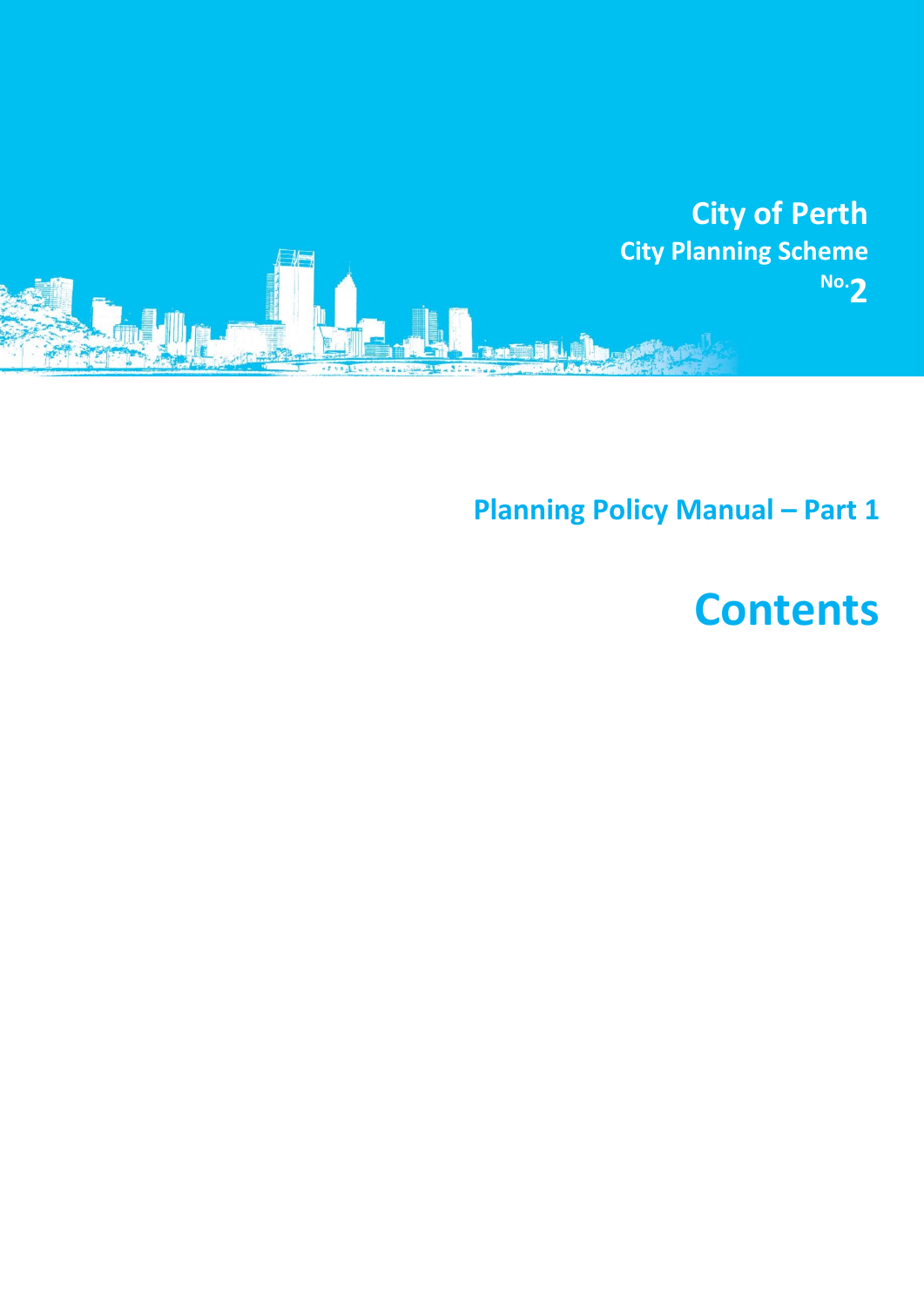

**Panning Policy Manual - Contents** 

| <b>Version#</b> | <b>Decision Reference</b> | <b>Synopsis</b> |
|-----------------|---------------------------|-----------------|
|                 | 17 March 2015             | Amended         |
| 2               | 30 June 2015              | Amended         |
| 3               | 11 April 2017             | Amended         |
|                 |                           |                 |
|                 |                           |                 |
|                 |                           |                 |
|                 |                           |                 |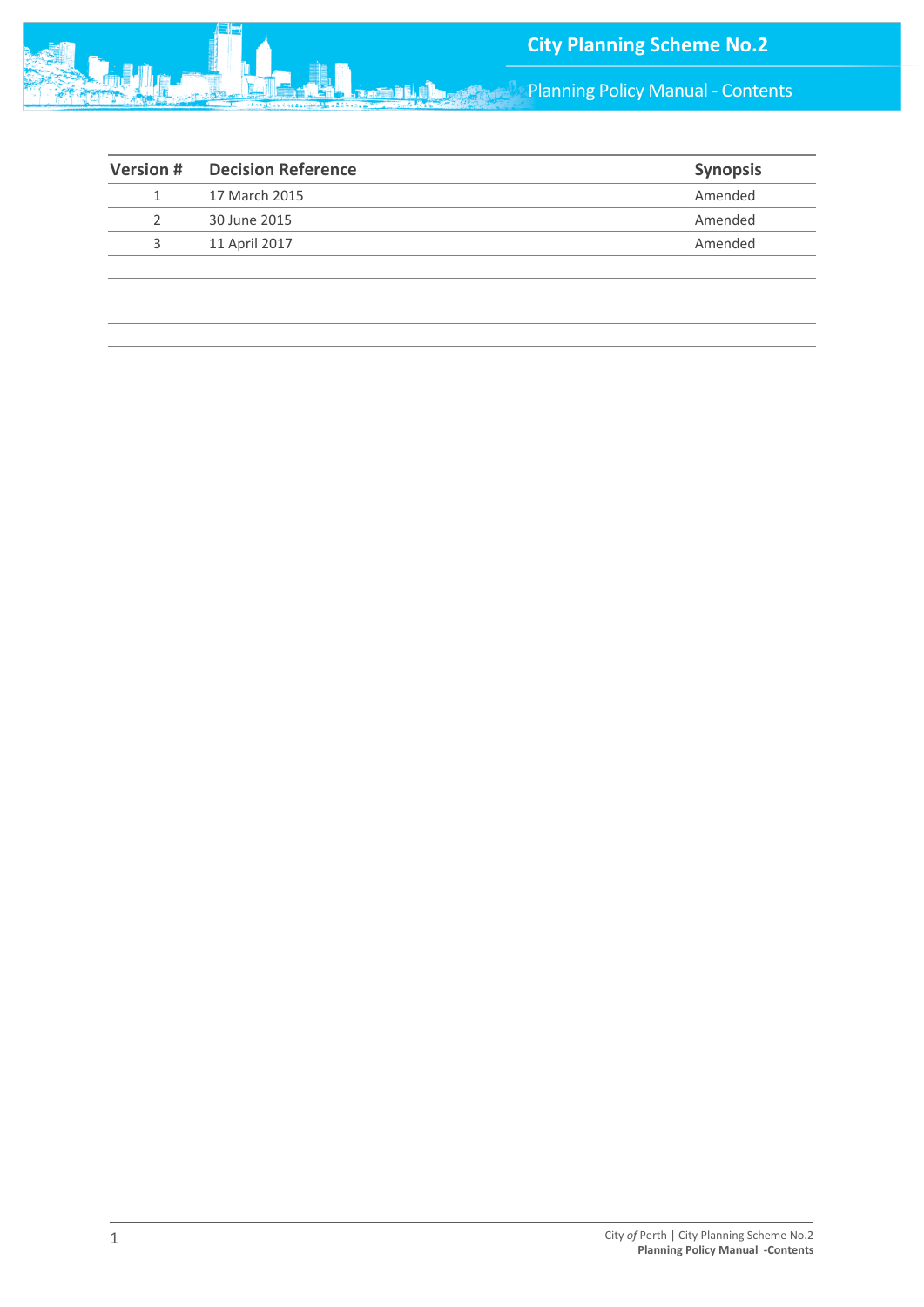## **CONTENTS**

| <b>SECTION</b> | <b>TITLE</b><br><b>PAGE</b>                                              |
|----------------|--------------------------------------------------------------------------|
|                | <b>SECTION I HOW IT WORKS</b>                                            |
| 1.1            |                                                                          |
|                | <b>SECTION 2 GENERAL PLANNING PROCEDURES</b>                             |
| 2.1            |                                                                          |
| 2.2            |                                                                          |
| 2.3            | Requests for Reclassification of Land - Guidelines for Initiation2.3-1   |
| 2.4            |                                                                          |
|                | <b>SECTION 3 RESIDENTIAL DEVELOPMENT POLICY</b>                          |
| 3.1            |                                                                          |
| 3.2            |                                                                          |
| 3.3            | <b>Determining Development Applications for Aged</b>                     |
| 3.4            |                                                                          |
| 3.5            | Non-Residential Uses in or Adjacent to Residential Areas 3.5-1           |
| 3.6            |                                                                          |
| 3.7            |                                                                          |
| 3.8            |                                                                          |
| 3.9            | Special Residential (Serviced and Short Term Accommodation) Policy 3.9-1 |
|                | <b>SECTION 4 DEVELOPMENT AND DESIGN POLICY</b>                           |
| 4.1            |                                                                          |
| 4.2            |                                                                          |
| 4.3            |                                                                          |
| 4.4            |                                                                          |
| 4.5            |                                                                          |
| 4.5.1          |                                                                          |
| 4.5.2          |                                                                          |
| 4.6            |                                                                          |
| 4.7            |                                                                          |
| 4.8            |                                                                          |
| 4.9            |                                                                          |
| 4.10           |                                                                          |

<u>fine fine</u>